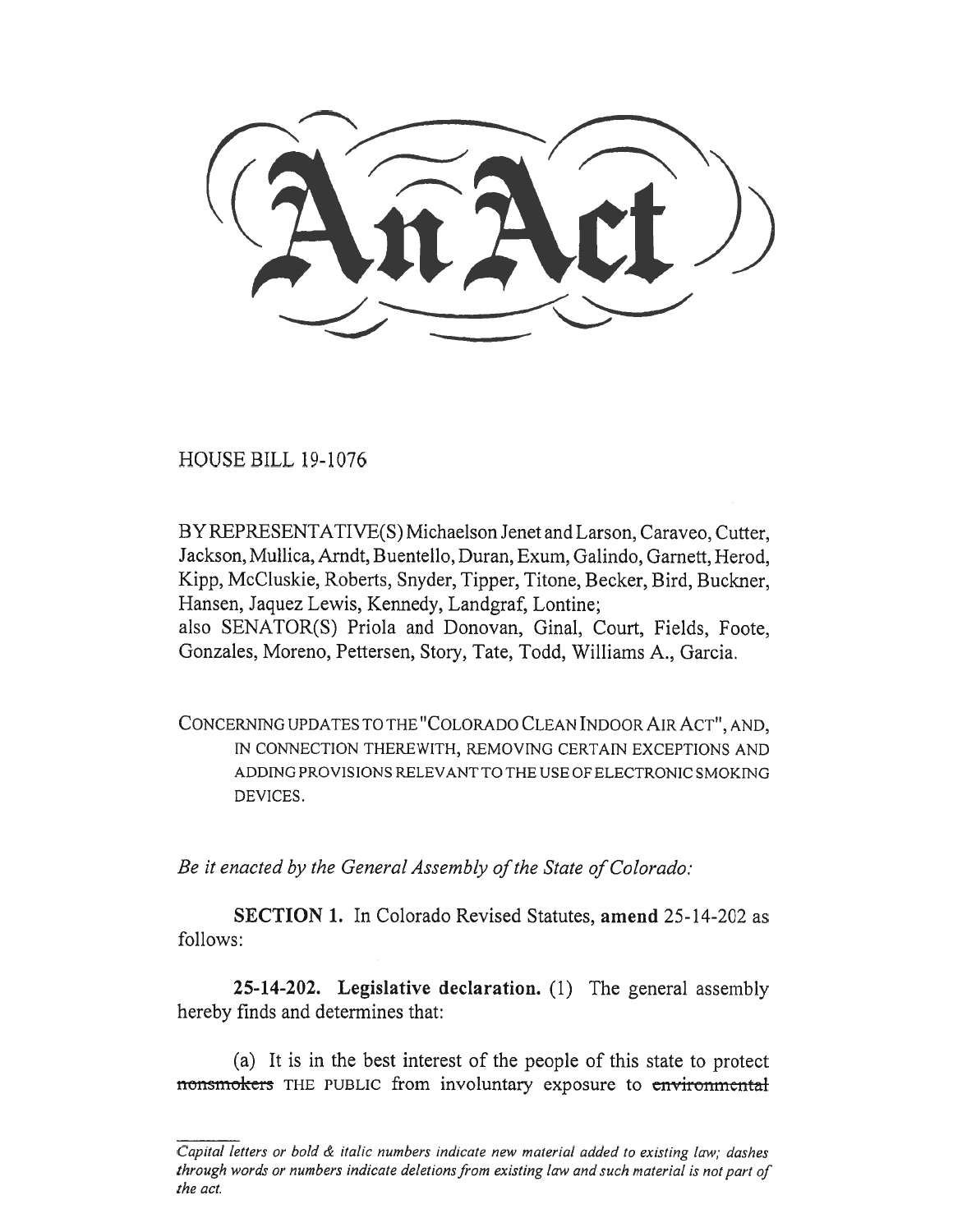tobacco and marijuana EMISSIONS FROM SECONDHAND smoke AND ELECTRONIC SMOKING DEVICES (ESD) in most indoor areas open to the public, IN public meetings, IN food service establishments, and IN places of employment; The general assembly further finds and determines that AND

(b) A balance should be struck between the health concerns of nonconsumers of tobacco products and combustible marijuana and the need to minimize unwarranted governmental intrusion into, and regulation of, private spheres of conduct and choice with respect to the use or nonuse of tobacco products, and combustible marijuana in certain designated public areas and in private places ESD EMISSIONS CONSIST OF ULTRAFINE PARTICLES THAT ARE SIGNIFICANTLY MORE HIGHLY CONCENTRATED THAN PARTICLES WITHIN CONVENTIONAL TOBACCO SMOKE. THERE IS CONCLUSIVE EVIDENCE THAT MOST ESDS CONTAIN AND EMIT NOT ONLY NICOTINE BUT ALSO MANY OTHER POTENTIALLY TOXIC SUBSTANCES AND THAT ESDS INCREASE AIRBORNE CONCENTRATIONS OF PARTICULATE MATTER AND NICOTINE IN INDOOR ENVIRONMENTS. IN ADDITION, STUDIES SHOW THAT PEOPLE EXPOSED TO ESD EMISSIONS ABSORB NICOTINE AT LEVELS COMPARABLE TO THE LEVELS EXPERIENCED BY PASSIVE SMOKERS, MANY OF THE ELEMENTS IDENTIFIED IN ESD EMISSIONS ARE KNOWN TO CAUSE RESPIRATORY DISTRESS AND DISEASE, AND ESD EXPOSURE DAMAGES LUNG TISSUES. FOR EXAMPLE, HUMAN LUNG CELLS THAT ARE EXPOSED TO ESD AEROSOL AND FLAVORINGS SHOW INCREASED OXIDATIVE STRESS AND **INFLAMMATORY RESPONSES.** 

(2) Therefore, the general assembly hereby declares that the purpose of this part 2 is to preserve and improve the health, comfort, and environment of the people of this state by limiting exposure to tobacco and marijuana smoke PROTECTING THE RIGHT OF PEOPLE TO BREATHE CLEAN, SMOKE-FREE AIR. NOTHING IN THIS PART 2 IS INTENDED TO INHIBIT A PERSON'S ABILITY TO TAKE MEDICINE USING AN INHALER OR SIMILAR DEVICE, NOR TO PREVENT AN EMPLOYER OR BUSINESS OWNER FROM MAKING REASONABLE ACCOMMODATION FOR THE MEDICAL NEEDS OF AN EMPLOYEE, CUSTOMER, OR OTHER PERSON IN ACCORDANCE WITH THE FEDERAL "AMERICANS WITH DISABILITIES ACT OF 1990", AS AMENDED, 42 U.S.C. SEC. 12101 ET SEO.

**SECTION 2.** In Colorado Revised Statutes, 25-14-203, amend (7),  $(16)$ , and  $(18)$ ; repeal  $(1)$ ; and add  $(4.5)$  as follows: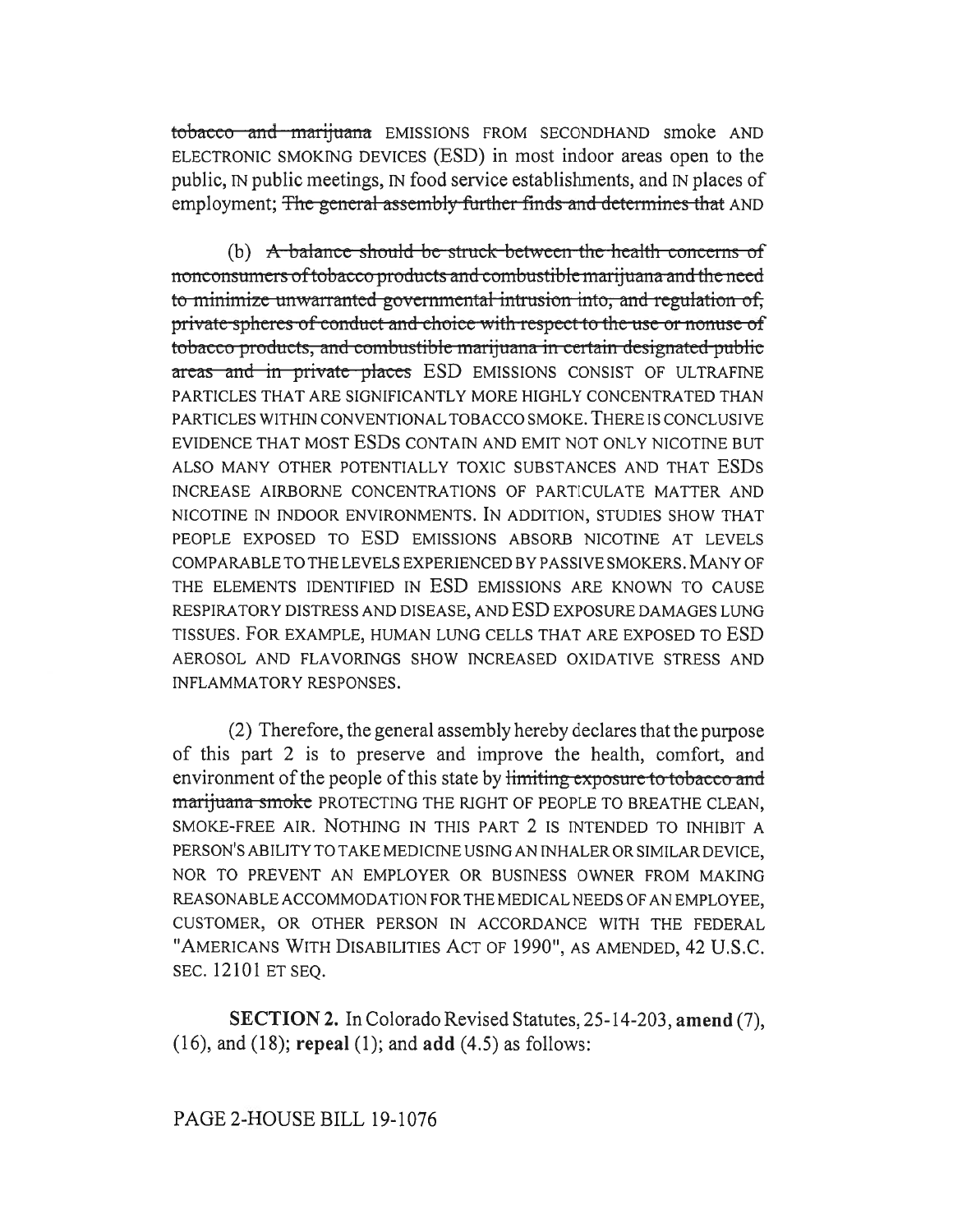**25-14-203. Definitions.** As used in this part 2, unless the context otherwise requires:

(1) "Airport smoking concession" means a bar or restaurant, or both, in a public airport with regularly scheduled domestic and international commercial passenger flights, in which bar or restaurant smoking is allowed in a fully enclosed and independently ventilated area by the terms of the concession.

(4.5) "ELECTRONIC SMOKING DEVICE" OR "ESD":

(a) MEANS ANY PRODUCT, OTHER THAN A PRODUCT DESCRIBED IN SUBSECTION (4.5)(c) OF THIS SECTION, THAT CONTAINS OR DELIVERS NICOTINE OR ANY OTHER SUBSTANCE INTENDED FOR HUMAN CONSUMPTION AND THAT CAN BE USED BY A PERSON TO ENABLE THE INHALATION OF VAPOR OR AEROSOL FROM THE PRODUCT;

(b) INCLUDES ANY PRODUCT DESCRIBED IN SUBSECTION (4.5)(a) OF THIS SECTION AND ANY SIMILAR PRODUCT OR DEVICE, WHETHER MANUFACTURED, DISTRIBUTED, MARKETED, OR SOLD AS AN E-CIGARETTE, E-CIGAR, E-PIPE, E-HOOKAH, OR VAPE PEN OR UNDER ANY OTHER PRODUCT NAME OR DESCRIPTOR; AND

(c) DOES NOT INCLUDE:

(I) A HUMIDIFIER OR SIMILAR DEVICE THAT EMITS ONLY WATER VAPOR; OR

(II) AN INHALER, NEBULIZER, OR VAPORIZER THAT IS APPROVED BY THE FEDERAL FOOD AND DRUG ADMINISTRATION FOR THE DELIVERY OF MEDICATION.

(7) "Entryway" means the outside of the front or main doorway leading into a building or facility that is not exempted from this part 2 under section 25-14-205. "Entryway" also includes the area of public or private property within a specified radius outside of the doorway. The specified radius shall MAY be determined by the local authority or PURSUANT TO SECTION 25-14-207 (2)(a), BUT MUST BE AT LEAST TWENTY-FIVE FEET UNLESS SECTION 25-14-207 (2)(a)(II)(B) OR (2)(a)(II)(C) APPLIES. If the local authority has not acted, the specified radius shall be fifteen Is

PAGE 3-HOUSE BILL 19-1076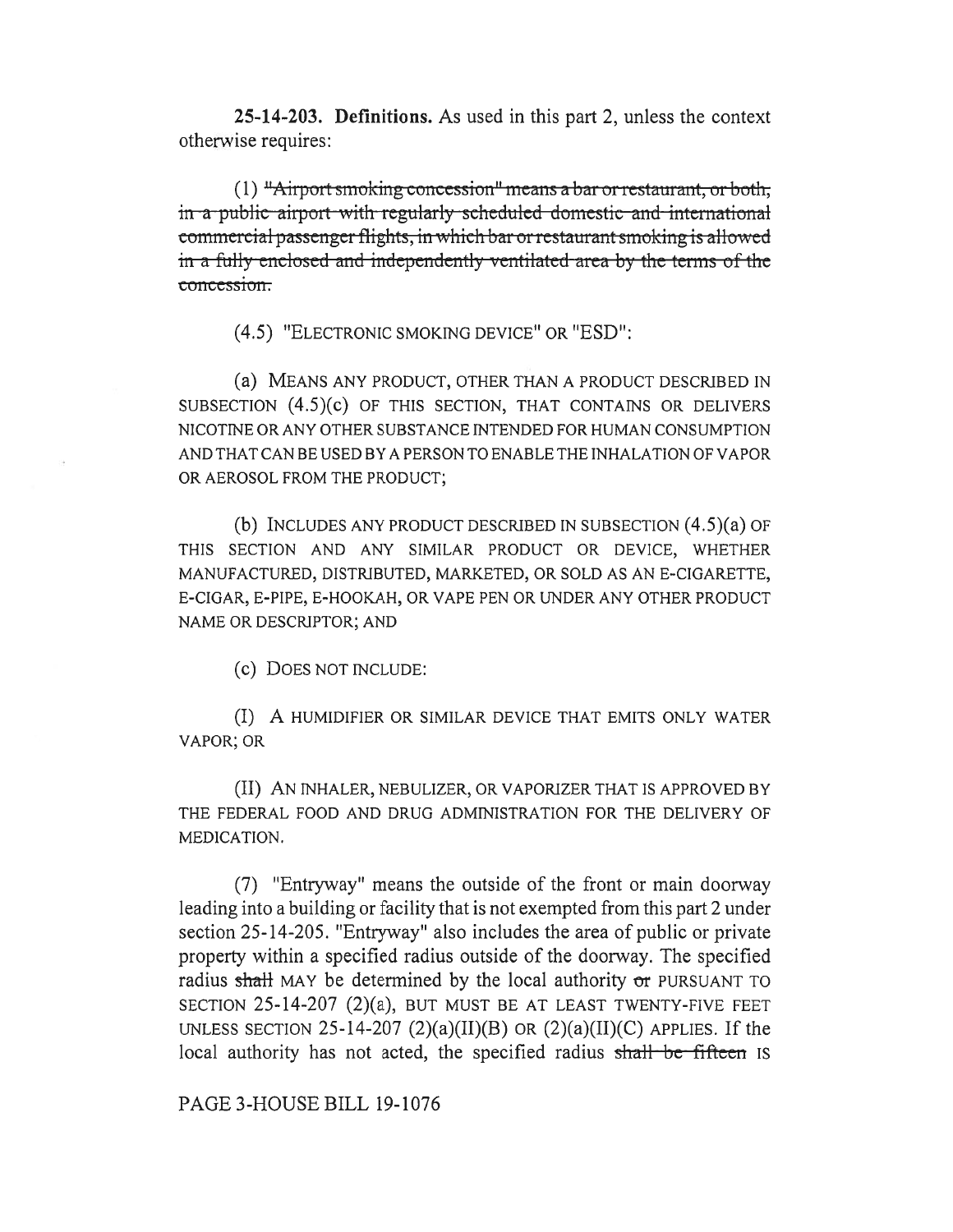## TWENTY-FIVE feet.

 $(16)$  "Smoking" means the burning of a lighted eigarette, eigar, pipe, or any other matter or substance that contains tobacco or marijuana INHALING, EXHALING, BURNING, OR CARRYING ANY LIGHTED OR HEATED CIGAR, CIGARETTE, OR PIPE OR ANY OTHER LIGHTED OR HEATED TOBACCO OR PLANT PRODUCT INTENDED FOR INHALATION, INCLUDING MARIJUANA, WHETHER NATURAL OR SYNTHETIC, IN ANY MANNER OR IN ANY FORM. "SMOKING" ALSO INCLUDES THE USE OF AN ESD.

(18) "Tobacco business" means a sole proprietorship, corporation, partnership, or other enterprise engaged primarily in the sale, manufacture, or promotion of tobacco, tobacco products, or smoking devices or accessories, INCLUDING ESDS, either at wholesale or retail, and in which the sale, manufacture, or promotion of other products is merely incidental.

**SECTION 3.** In Colorado Revised Statutes, 25-14-204, amend (1) introductory portion,  $(1)(k)$ ,  $(1)(u)(I)$ ,  $(1)(bb)$ ,  $(1)(cc)$ , and  $(2)$ ; repeal  $(1)(q)$ ; and **add**  $(1)(dd)$ ,  $(1)(ee)$ ,  $(1)(ff)$ , and  $(3)$  as follows:

25-14-204. General smoking restrictions. (1) Except as provided in section 25-14-205, and in order to reduce the levels of exposure to environmental tobacco and marijuana smoke, smoking shall is not be permitted and no A person shall NOT smoke in any indoor area, including: but not limited to:

 $(k)$  (I) Any place of employment that is not exempted, WHETHER OR NOT OPEN TO THE PUBLIC AND REGARDLESS OF THE NUMBER OF EMPLOYEES.

(II) In the case of employers who own facilities otherwise exempted from this part 2, each such employer shall provide a smoke-free work area for each employee requesting not to have to breathe environmental tobacco SECONDHAND smoke Every employee shall have a right to work in an area free of environmental tobacco smoke AND EMISSIONS FROM ELECTRONIC SMOKING DEVICES.

(q) Restrooms, lobbies, hallways, and other common areas in hotels and motels, and in at least seventy-five percent of the sleeping quarters within a hotel or motel that are rented to guests;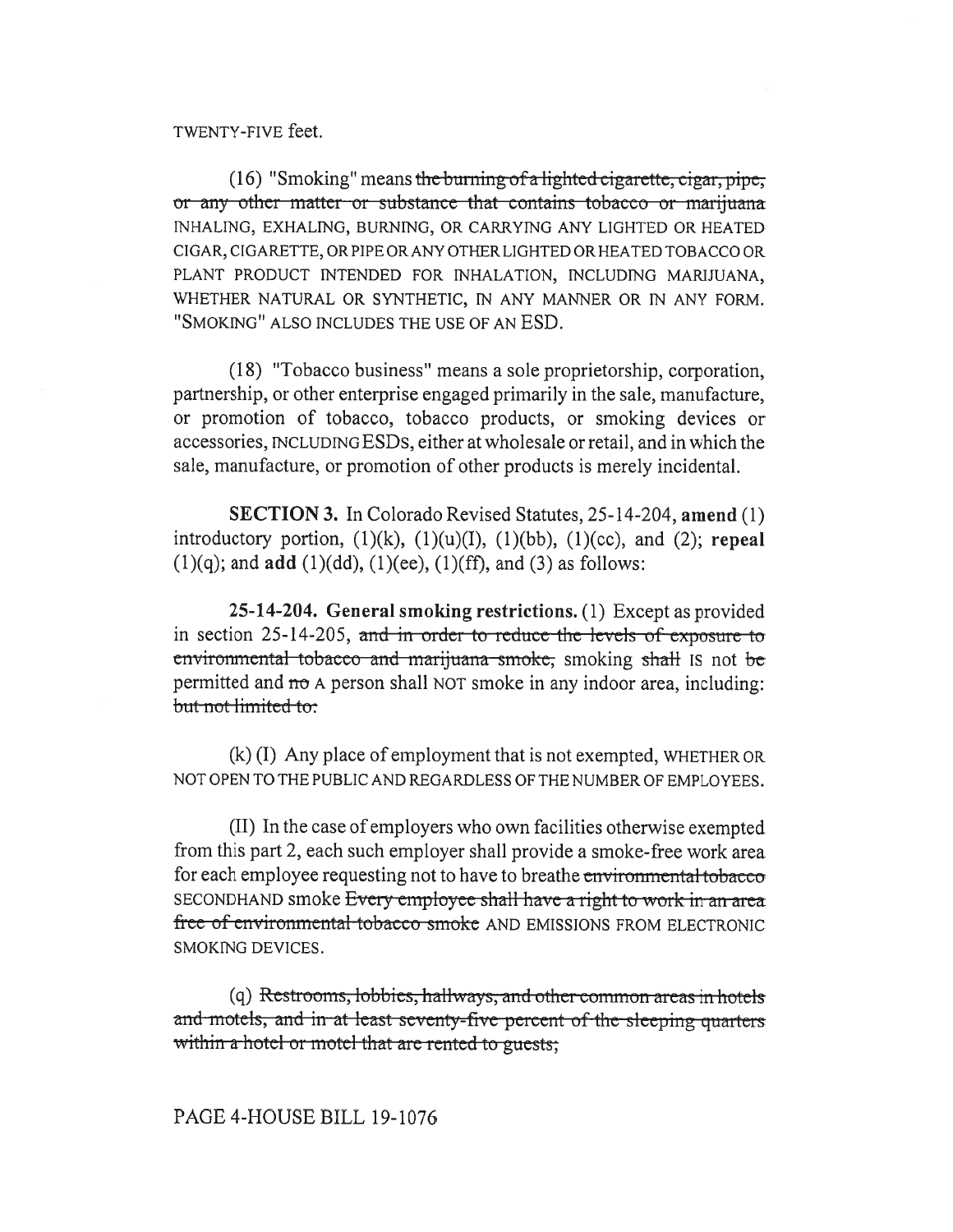(u) (I) The common areas of retirement facilities, publicly owned housing facilities, and except as specified in section  $25-14-205$  (1)(k), nursing homes, but not including any resident's private residential quarters. nursing nomes, out not incruding any resident s private residential quarters<br>or areas of assisted living facilities specified in section 25-14-205 (1)(k).

(bb) Other educational and vocational institutions; and

 $(cc)$  The entryways of all buildings and facilities listed in paragraphs  $(a)$  to (bb) of this subsection  $(1)$ . AIRPORTS;

(dd) HOTEL AND MOTEL ROOMS;

(ee) ASSISTED LIVING FACILITIES, INCLUDING NURSING FACILITIES AS DEFINED IN SECTION 25.5-4-103 AND ASSISTED LIVING RESIDENCES AS DEFINED IN SECTION 25-27-102; AND

(ff) THE ENTRYWAYS OF ALL BUILDINGS AND FACILITIES LISTED IN SUBSECTIONS (1)(a) TO (1)(ee) OF THIS SECTION.

(2) A cigar-tobacco bar:

(a) Shall not expand its size or change its location from the size and location in which it existed as of December 31, 2005; A cigar-tobacco bar AND

(b) Shall PROHIBIT ENTRY BY ANY PERSON UNDER EIGHTEEN YEARS OF AGE AND SHALL display signage in at least one conspicuous place and at least four inches by six inches in size stating: "Smoking allowed. Children under eighteen years of age must be accompanied by a parent-or-guardian MAY NOT ENTER."

(3) A RETAIL TOBACCO BUSINESS:

(a) SHALL PROHIBIT ENTRY BY ANY PERSON UNDER EIGHTEEN YEARS OF AGE; AND

(b) SHALL DISPLAY SIGNAGE IN AT LEAST ONE CONSPICUOUS PLACE AND AT LEAST FOUR INCHES BY SIX INCHES IN SIZE STATING EITHER:

(I) "SMOKING ALLOWED. CHILDREN UNDER EIGHTEEN YEARS OF AGE

PAGE 5-HOUSE BILL 19-1076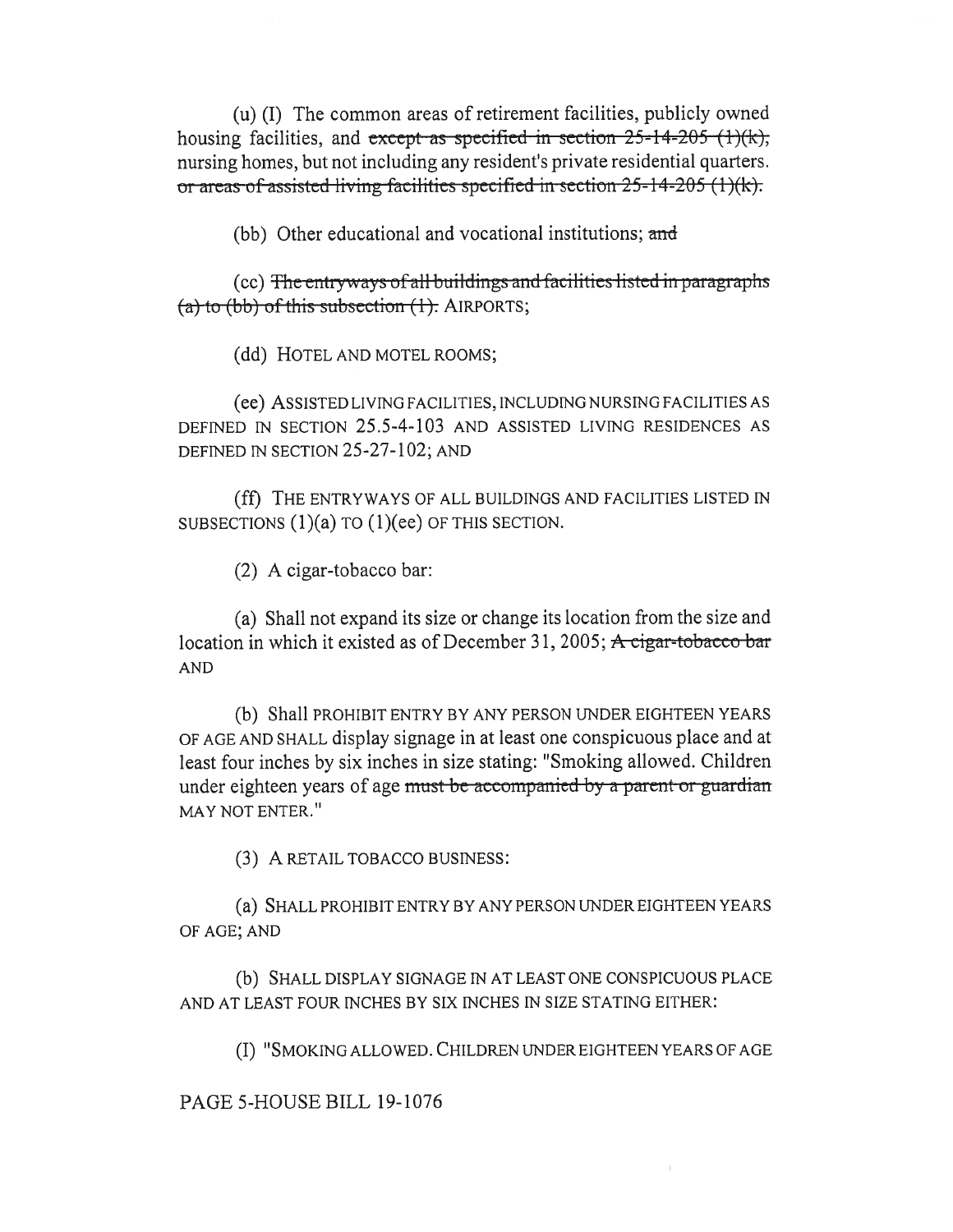MAY NOT ENTER."; OR

(II) IN THE CASE OF A RETAIL TOBACCO BUSINESS THAT DESIRES TO ALLOW THE USE OF ESDs BUT NOT OTHER FORMS OF SMOKING ON THE PREMISES, "VAPING ALLOWED. CHILDREN UNDER EIGHTEEN YEARS OF AGE MAY NOT ENTER."

**SECTION 4.** In Colorado Revised Statutes, 25-14-205, **amend** (1) introductory portion,  $(1)(d)$ ,  $(1)(g)$ , and  $(1)(i)$ ; and **repeal**  $(1)(c)$ ,  $(1)(f)$ ,  $(1)(h)$ , and  $(1)(k)$  as follows:

**25-14-205. Exceptions to smoking restrictions.** (1) This part 2 shall DOES not apply to:

(c) A hotel-or motel-room rented to one or more-guests if the total percentage of such hotel or motel rooms in such hotel or motel does not exceed twenty-five percent;

(d) Any retail tobacco business; EXCEPT THAT THE REQUIREMENTS IN SECTION 25-14-204 (3) AND ANY RELATED PENALTIES APPLY TO A RETAIL TOBACCO BUSINESS;

(f)  $An$  airport smoking concession;

(g) The outdoor area of any business; OR

(h)  $\overrightarrow{A}$  place of employment that is not-open to the public-and-that is under the control of an employer that employs three or fewer employees:

(i) A private, nonresidential building on a farm or ranch, as defined in section 39-1-102,  $C.R.S.$ , that has annual gross income of less than five hundred thousand dollars. or

 $(k)$  (H) The areas of assisted living-facilities:

) That are designated for smoking for residents;

(B) That are fully enclosed and ventilated; and

**(C)** To which access is restricted to the residents or their guests.

PAGE 6-HOUSE BILL 19-1076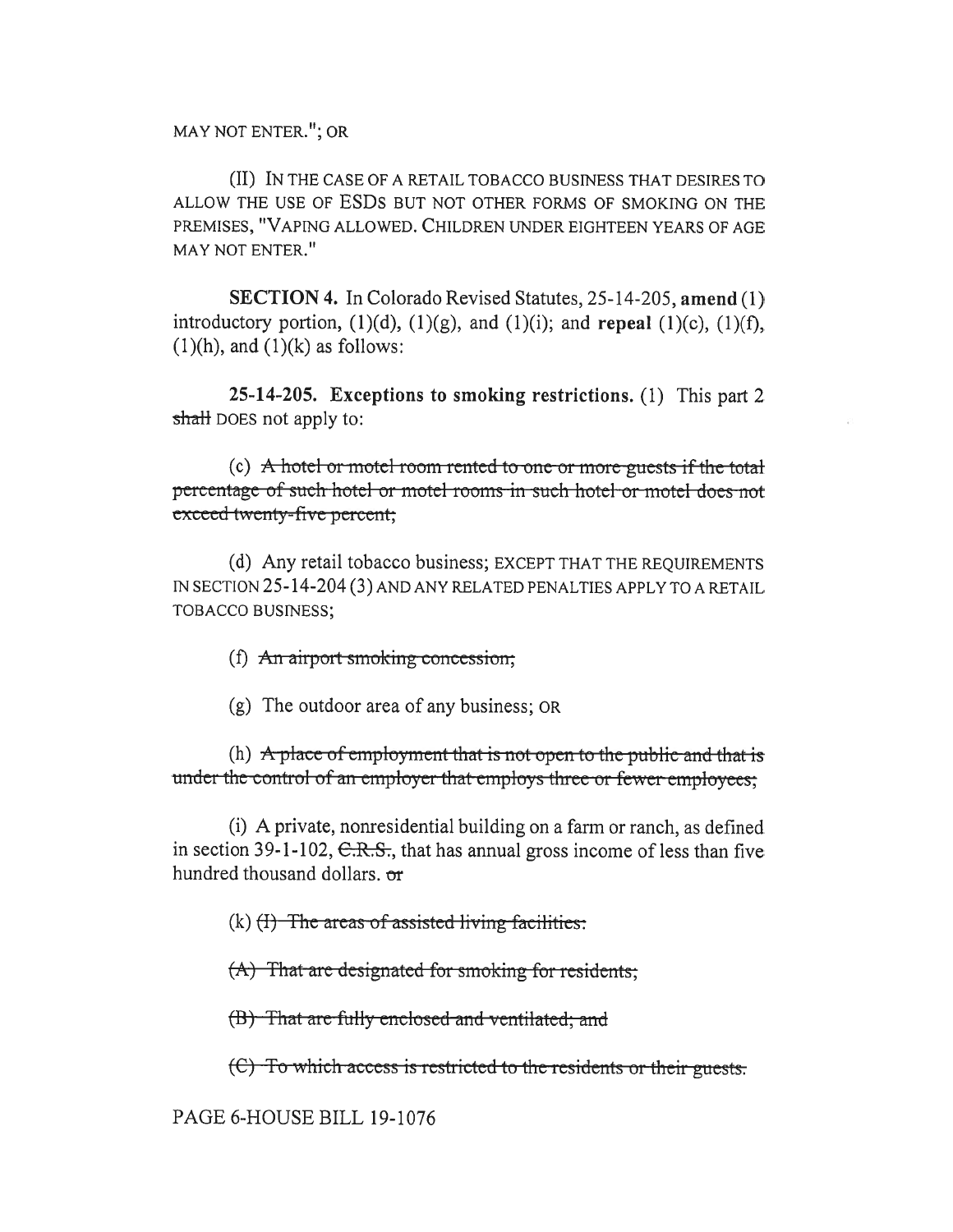(II) As used in this paragraph  $(k)$ , "assisted living facility" means a nursing facility, as that term is defined in section 25:5-4-103, C.R.S., and an assisted living residence, as that term is defined in section 25-27-102.

**SECTION 5.** In Colorado Revised Statutes, 25-14-206, amend (1); and repeal (2) as follows:

25-14-206. Optional prohibitions. (1) The owner or manager of any place not specifically listed in section 25-14-204, including a place otherwise exempted under section 25-14-205 may post signs prohibiting smoking. or providing smoking and nonsmoking areas. Such posting shall have the effect of including such place or the designated nonsmoking portion thereof, in the places where smoking is prohibited or restricted pursuant to this part 2.

(2) If the owner or manager of a place not specifically listed in section 25-14-204, including a place otherwise exempted under section 25-14-205; is an employer and receives a request from an employee to create a smoke-free work area as contemplated by section 25-14-204  $(1)(k)(H)$ , the owner or manager shall post a sign or signs in the smoke-free work area as provided in subsection (1) of this section.

**SECTION 6.** In Colorado Revised Statutes, 25-14-207, amend  $(2)(a)$  as follows:

25-14-207. Other applicable regulations of smoking - local counterpart regulations authorized. (2) (a)  $(I)$  A local authority may, pursuant to article 16 of title 31, C.R.S., a municipal home rule charter, or article 15 of title 30,  $C.R.S.$ ; enact, adopt, and enforce smoking regulations that cover the same subject matter as the various provisions of this part 2; No EXCEPT THAT, UNLESS OTHERWISE AUTHORIZED UNDER SUBSECTION  $(2)(a)(II)(B)$  OR  $(2)(a)(II)(C)$  OF THIS SECTION, A local authority may NOT adopt any A local regulation of smoking that is less stringent than the provisions of this part 2. except that

(II) (A) A local authority  $\frac{m}{xy}$  is specifically authorized to specify a radius of less MORE than fifteen TWENTY-FIVE feet for the area included within an entryway.

(B) A LOCAL REGULATION THAT WAS ADOPTED BY A LOCAL

PAGE 7-HOUSE BILL 19-1076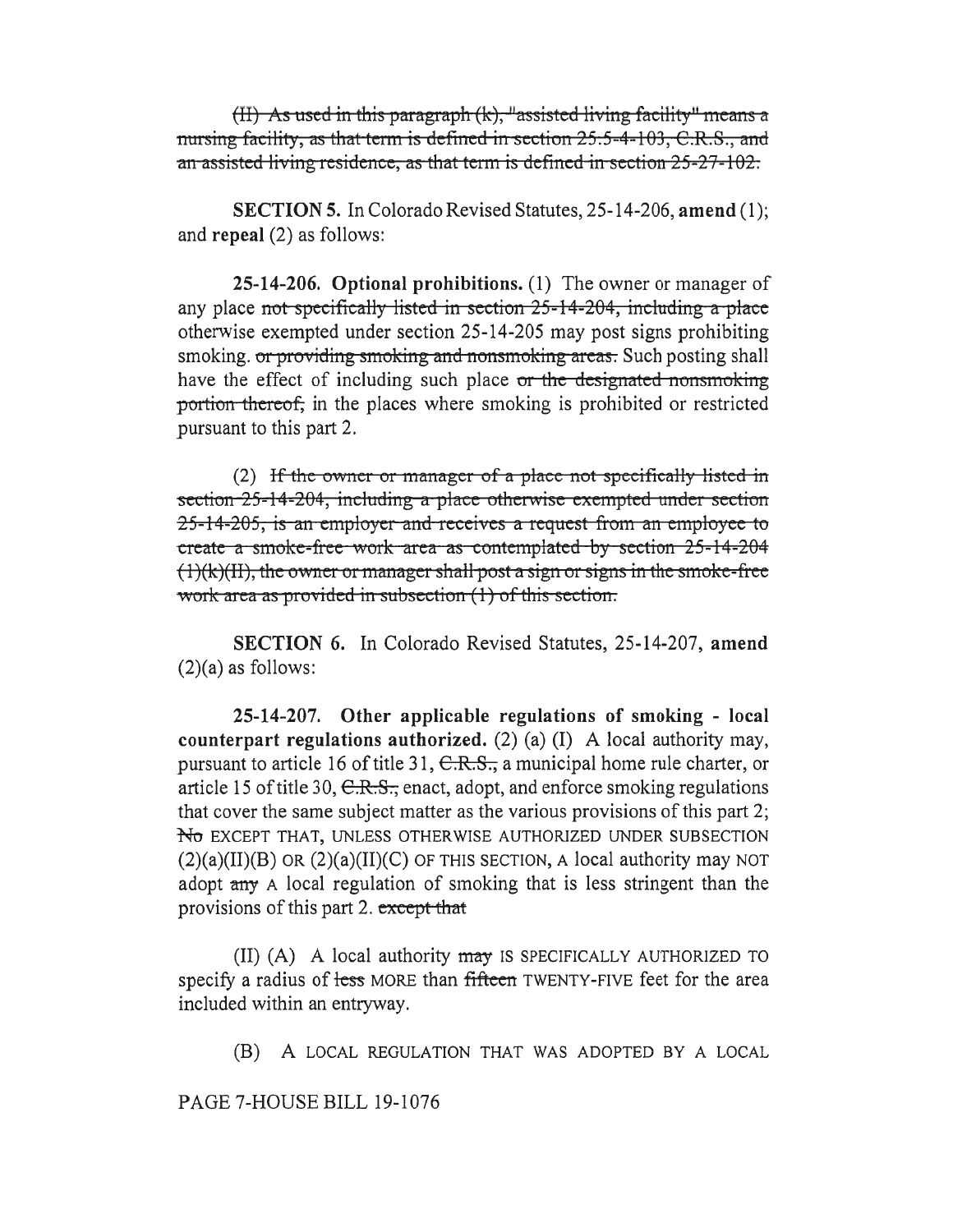AUTHORITY BEFORE JANUARY 1, 2019, AND THAT SPECIFIES A RADIUS OF LESS THAN TWENTY-FIVE FEET FOR THE AREA INCLUDED WITHIN AN ENTRYWAY REMAINS VALID AND MUST BE GIVEN EFFECT AFTER THE EFFECTIVE DATE OF THIS SECTION, AS AMENDED.

(C) IF A PERSON OWNS OR LEASES BUSINESS PREMISES THAT WERE UNDER CONSTRUCTION OR RENOVATION ON JULY 1, 2019, AND THAT COMPLIED WITH A LOCAL REGULATION OF SMOKING THAT SPECIFIED A RADIUS OF LESS THAN TWENTY-FIVE FEET FOR THE AREA INCLUDED WITHIN AN ENTRYWAY, AND, AS OF JULY 1, 2019, HAS APPLIED FOR OR RECEIVED FROM THE MUNICIPALITY, CITY AND COUNTY, OR COUNTY IN WHICH THE PREMISES ARE LOCATED, A CERTIFICATE OF OCCUPANCY FOR THE STRUCTURE TO BE USED FOR THE BUSINESS PREMISES, THE PERSON IS DEEMED IN COMPLIANCE WITH ALL LOCAL REGULATIONS SPECIFYING THE RADIUS OF THE AREA INCLUDED WITHIN AN ENTRYWAY.

**SECTION 7.** In Colorado Revised Statutes, 25-14-208, **amend** (3) as follows:

**25-14-208. Unlawful acts - penalty - disposition of fines and surcharges.** (3) EXCEPT AS OTHERWISE PROVIDED IN SECTION 25-14-208.5, a person who violates this part 2 is guilty of a class 2 petty offense and, upon conviction thereof, shall be punished by a fine not to exceed two hundred dollars for a first violation within a calendar year, a fine not to exceed three hundred dollars for a second violation within a calendar year, and a fine not to exceed five hundred dollars for each additional violation within a calendar year. Each day of a continuing violation shall be deemed a separate violation.

**SECTION 8.** In Colorado Revised Statutes, **add** 25-14-208.5 as follows:

**25-14-208.5. Signage violations - limitation on fines.** (1) FOR A VIOLATION OF SECTION 25-14-204 (2) OR (3), THE PENALTY SHALL BE AS FOLLOWS:

(a) A WRITTEN WARNING FOR A FIRST VIOLATION COMMITTED WITHIN A TWENTY-FOUR-MONTH PERIOD; AND

(b) FINES AS SPECIFIED IN SECTION 25-14-208 (3) FORA SECOND OR

PAGE 8-HOUSE BILL 19-1076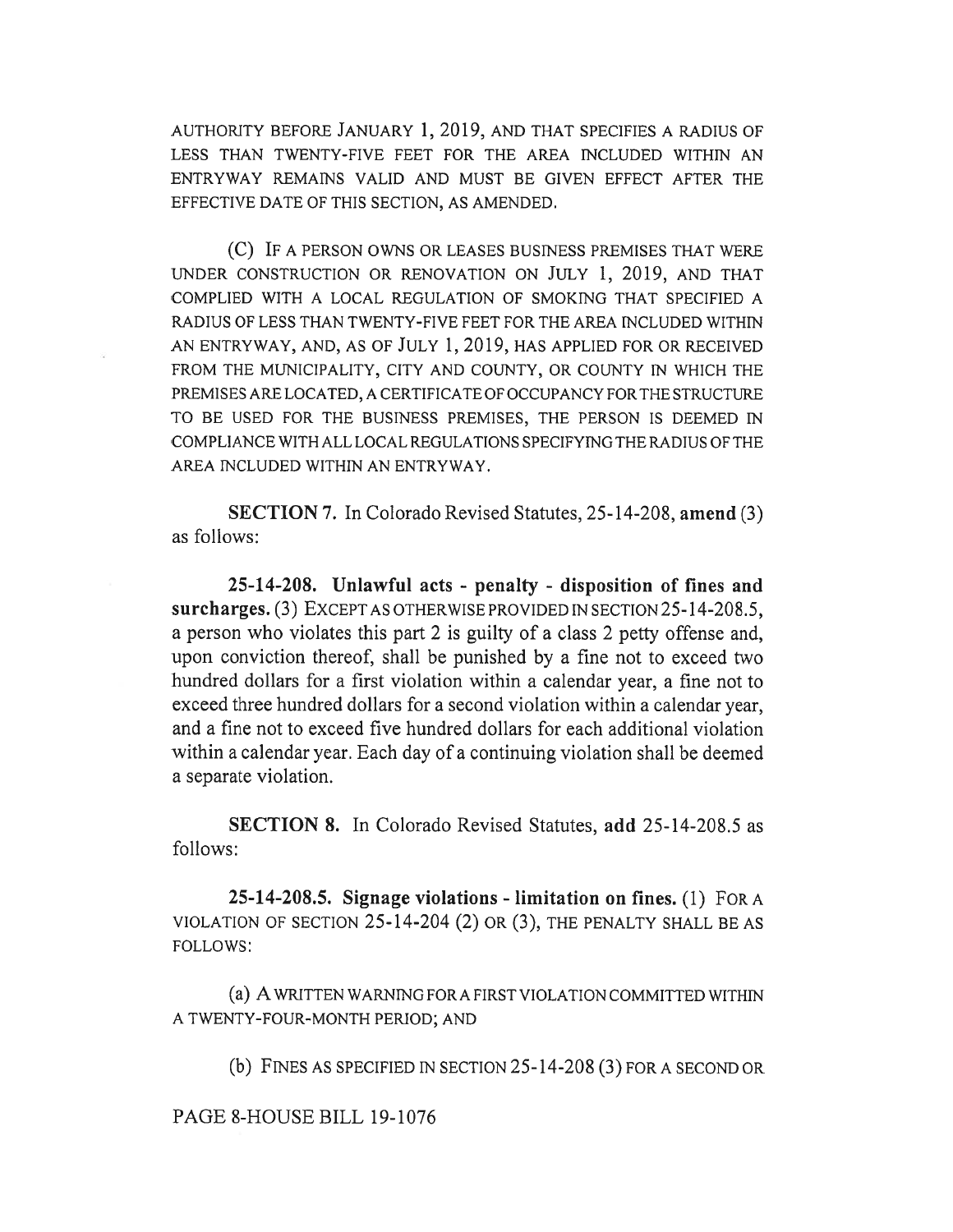SUBSEQUENT VIOLATION WITHIN A TWENTY-FOUR-MONTH PERIOD.

(2) NOTWITHSTANDING SUBSECTION (1) OF THIS SECTION, NO FINE FOR A VIOLATION OF SECTION 25-14-204 (2) OR (3) SHALL BE IMPOSED UPON A PERSON THAT CAN ESTABLISH AS AN AFFIRMATIVE DEFENSE THAT, PRIOR TO THE DATE OF THE VIOLATION, IT:

(a) HAD ADOPTED AND ENFORCED A WRITTEN POLICY AGAINST ALLOWING PERSONS UNDER EIGHTEEN YEARS OF AGE TO ENTER THE PREMISES;

(b) HAD INFORMED ITS EMPLOYEES OF THE APPLICABLE LAWS REGARDING THE PROHIBITION OF PERSONS UNDER EIGHTEEN YEARS OF AGE TO ENTER OR REMAIN IN AREAS WHERE SMOKING IS PERMITTED;

(c) REQUIRED EMPLOYEES TO VERIFY THE AGE OF PERSONS ON THE PREMISES BY WAY OF PHOTOGRAPHIC IDENTIFICATION; AND

(d) HAD ESTABLISHED AND IMPOSED DISCIPLINARY SANCTIONS FOR NONCOMPLIANCE.

(3) THE AFFIRMATIVE DEFENSE ESTABLISHED IN SUBSECTION (2) OF THIS SECTION MAY BE USED ONLY TWICE AT EACH LOCATION WITHIN ANY TWENTY-FOUR-MONTH PERIOD.

**SECTION 9.** In Colorado Revised Statutes, 30-15-401, **amend**  (1.5) as follows:

**30-15-401. General regulations - definitions.** (1.5) In addition to any other powers, the board of county commissioners has the power to adopt a resolution or an ordinance:

(a) Prohibiting minors from possessing cigarettes or tobacco products, as defined by section 39-28.5-101 (5);  $C.R.S.$  AND

(b) LIMITING SMOKING, AS DEFINED IN SECTION 25-14-203 (16), IN ANY MANNER THAT IS NO LESS RESTRICTIVE THAN THE LIMITATIONS SET FORTH IN THE "COLORADO CLEAN INDOOR AIR ACT", PART 2 OF ARTICLE 14 OF TITLE 25.